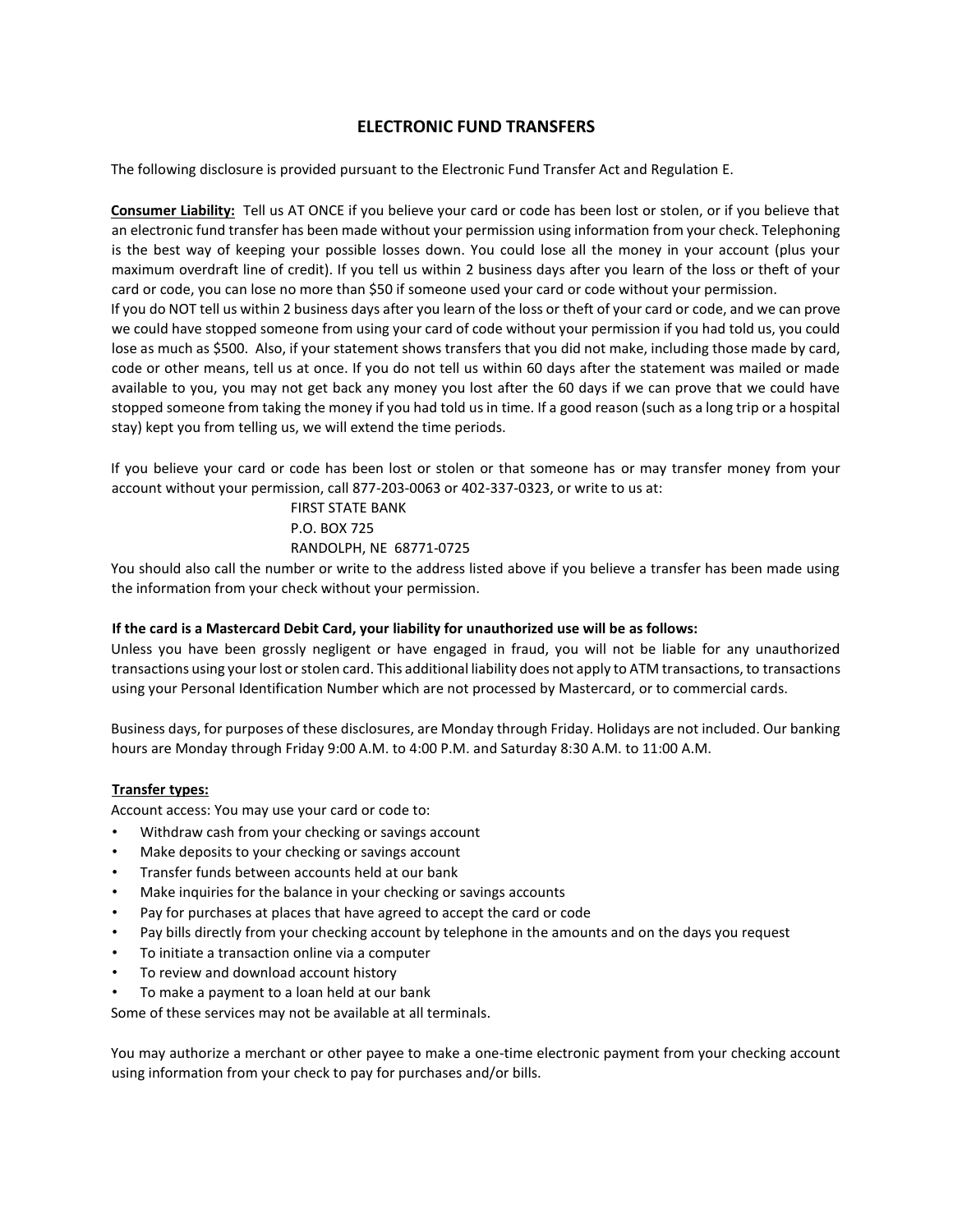You may authorize a merchant or other payee to initiate an electronic fund transfer to collect a charge in the event a check is returned for insufficient funds.

**Limitations:** The following limitations apply to your card or code.

You may withdraw up to \$300 from terminals each day.

You may make purchases up to \$2000 for goods or services each day.

When you use an ATM not owned by us, you may be charged a fee by the ATM operator (or any network used). You may be charged a fee for balance inquiry even if you do not complete a fund transfer.

**Confidentiality:** We will disclose information to third parties about your account or the transfers you make:

- Where it is necessary for completing transfers.
- In order to verify the existence and condition of your account for a third party, such as a credit bureau or merchant.
- In order to comply with government agency or court orders.
- If you give us your written permission.

**Documentation:** You can get a receipt at the time you make any transfer to or from your account using an ATM or Point of Sale terminal. If you have arranged to have direct deposits to your account at least once every 60 days from the same person or company, the person or company making the deposit will tell you when they make the transfer, or you can call us to find out whether or not the deposit has been made.

**Periodic Statements:** You will receive a monthly checking account statement, unless there are no transfers in a particular month. In any case you will receive your statement at least quarterly. When you bring your savings account passbook to us, we will record any electronic deposits that were made to your account since the last time you brought in your passbook.

**Preauthorized Payments:** You may have funds deposited directly to your accounts from the same person or company on a regular basis. You may have bills paid from your account in the amounts and on the days you have authorized.

You have the right to stop payment. If you have told us in advance to make regular payments out of your account, you can stop any of these payments. Call us or write us, in time for us to receive your request 3 business days or more before the payment is scheduled to be made. If you call, we may also require you to put your request in writing and get it to us within 14 days after you call. We will charge your account \$25.00 for each stop-payment order you give.

If these regular payments may vary in amount the person you are going to pay will tell you, 10 days before each payment, when it will be made and the amount it will be. You may choose instead to get this notice only when the payment will differ by more than a certain amount, or when the amount falls outside certain limits you set. If you order us to stop one of these payments 3 business days or more before the transfer is scheduled, and we do not do so, we will be liable for your losses or damages.

**Financial Institution Liability:** If we do not complete a transfer to or from your account on time or in the correct amount according to our agreement with you, we will be liable for your losses or damages. However, there are exceptions. We will not to liable, for instance:

- If, through no fault of ours, you do not have enough money in your account to make the transfer
- If the transfer would go over the credit limit of your overdraft line
- If the ATM machine where you are making the transfer does not have enough cash
- If the terminal was not working properly and you knew about the breakdown when you started the transfer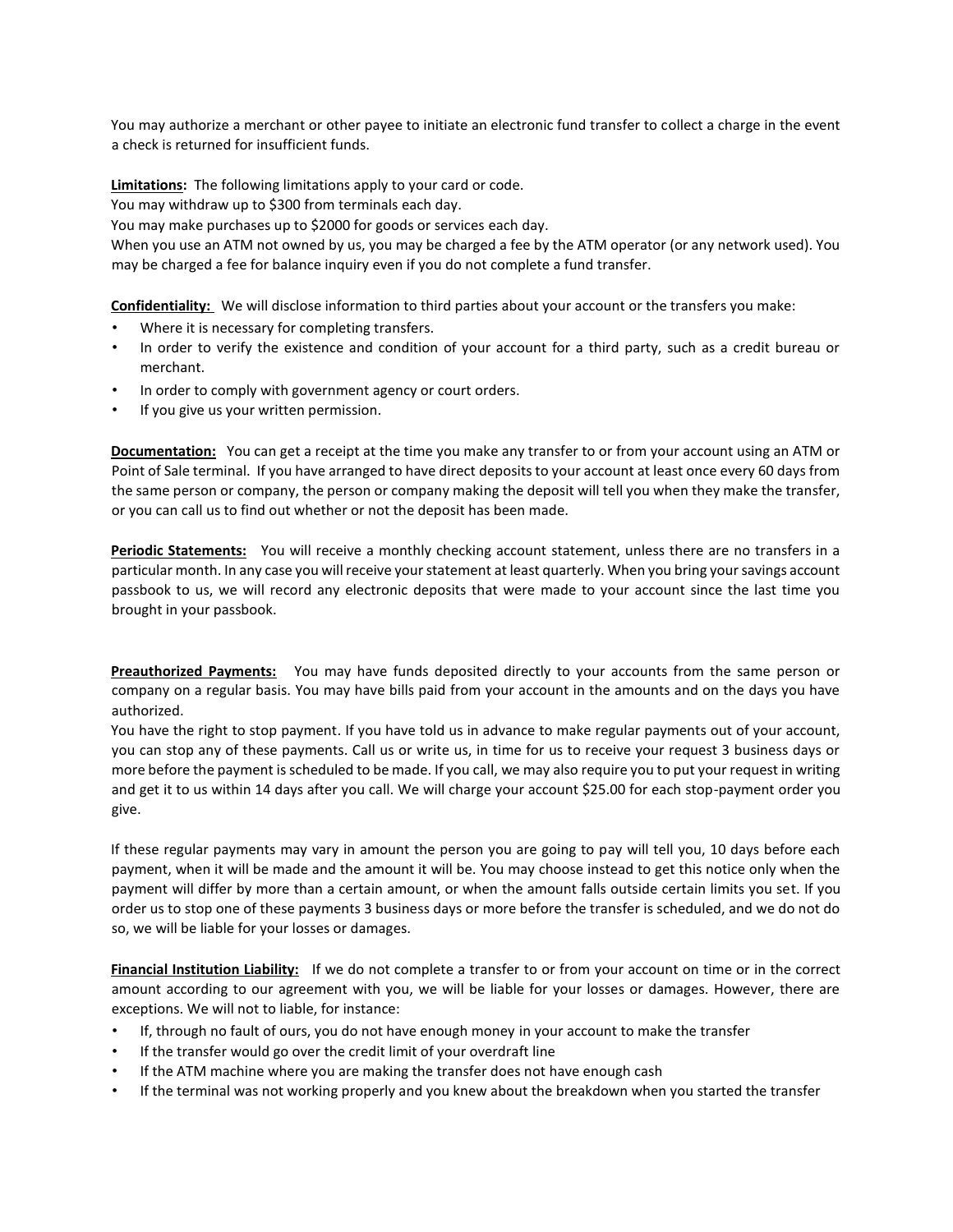- If circumstances beyond our control (such as fire or flood) prevent the transfer, despite reasonable precautions that we have taken
- There may be other exceptions stated in our agreement with you.

**Error Resolution:** In case of errors or questions about your electronic transfers telephone us at 877-203-0063 or 402-337-0323, or write to us at:

> FIRST STATE BANK P.O. BOX 725 RANDOLPH, NE 68771-0725

Call or write us as soon as you can, if you think your statement or receipt is wrong or if you need more information about a transfer listed on the statement or receipt. We must hear from you no later than 60 days after we sent the FIRST statement on which the problem or error appeared.

- Tell us your name and account number.
- Describe the error or the transfer you are unsure about, and explain as clearly as you can why you believe it is an error or why you need more information.
- Tell us the dollar amount of the suspected error.

If you tell us orally, we may require that you send us your complaint or question in writing within 10 business days. We will determine whether an error occurred within 10 business days after we hear from you and will correct any error promptly. If we need more time, however, we may take up to 45 days to investigate your complaint or question. If we decide to do this, we will credit your account within 10 business days for the amount you think is in error, so that you will have the use of the money during the time it takes us to complete our investigation. If we ask you to put your complaint in writing and we do not receive it within 10 business days, we may not credit your account.

For errors involving new accounts, point of sale, or foreign initiated transactions, we may take up to 90 days to investigate your complaint or question. For new accounts, we may take up to 20 business days to credit your account for the amount you think is in error.

We will tell you the results within 3 business days after completing our investigation. If we decide that there was no error, we will send you a written explanation. You may ask for copies of the documents that we used in our investigation.

If you report a lost or stolen Mastercard Debit Card we will investigate promptly and we will tell you the results of our investigation within 5 business days. If we need more time we may take up to 90 days to investigate your complaint or question. If we decide to do this, we will re-credit your account within 5 days for the amount you think is in error, so that you will have the use of the money during the time it takes us to complete our investigation.

### **AVAILABILTIY OF FUNDS**

Expedited Funds Availability Act and Regulation CC.

Our policy is to make funds from your deposits, into transactional accounts, available to you on the first business day after the day we receive your deposit. Electronic direct deposits will be available on the day we receive the deposit. Once they are available, you can withdraw the funds in cash and we will use the funds to pay checks that you have written. For determining the availability of your deposits, every day is a business day, except Saturdays, Sundays and federal holidays. If you make a deposit before 4:00 P.M. on a business day that we are open, we will consider that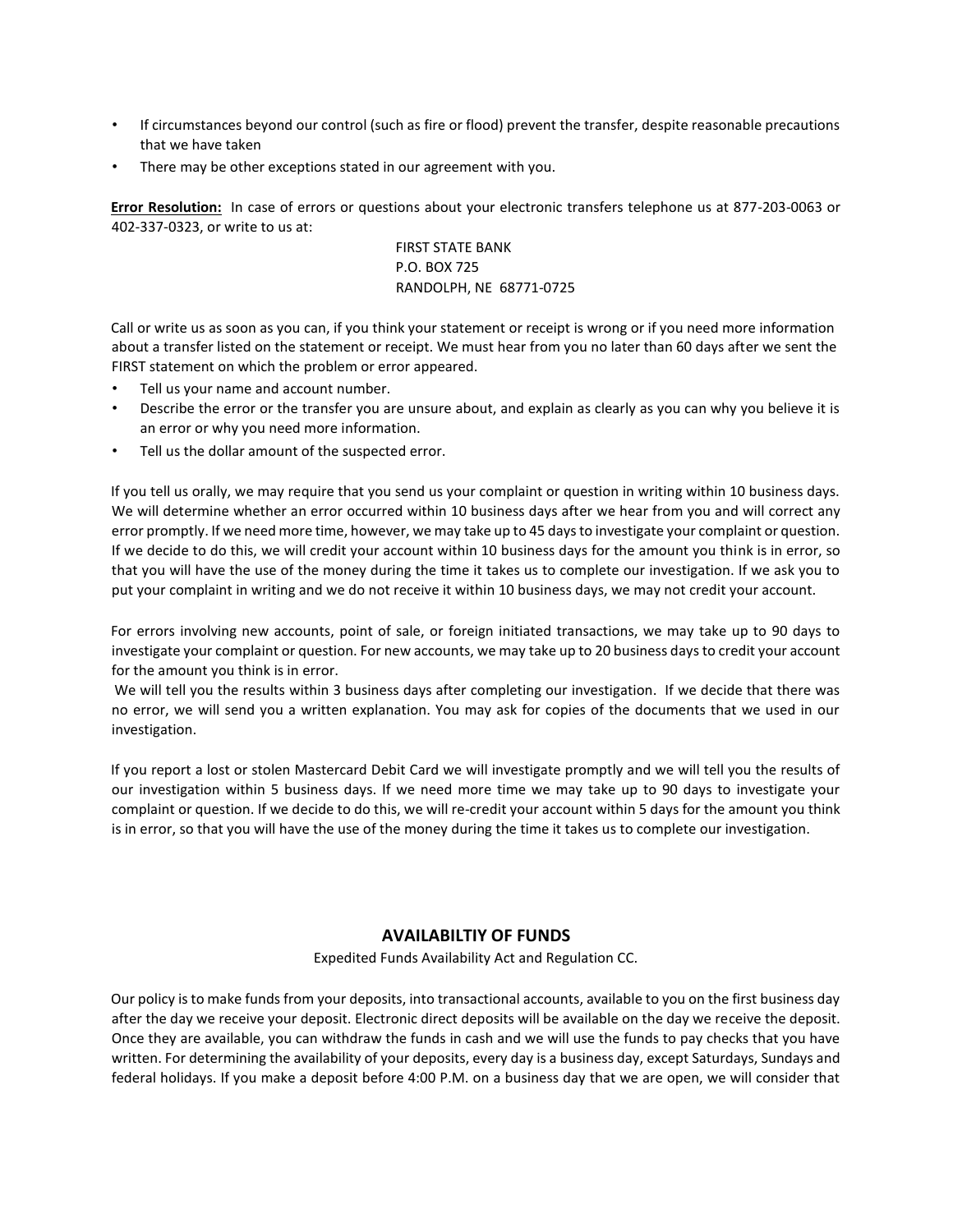day to be the day of your deposit. However, if you make a deposit after 4:00 P.M. or on a day we are not open, we will consider that the deposit was made on the next business day we are open.

**Longer Delays May Apply:** In some cases, we will not make all of the funds that you deposit by check available to you on the first business day after the day of your deposit. Depending on the type of check that you deposit, funds may not be available until second business day after the day of your deposit.

However, the first \$225 of you deposits will be available on the first business day. If we are not going to make all of the funds from your deposit available on the first business day, we will notify you at the time you make your deposit. We will also tell you when the funds will be available. If your deposit is not made directly to one of our employees, or if we decide to take this action after you left the premises, we will mail you the notice by the day after we receive your deposit. If you will need the funds from a deposit right away, you should ask us when the funds will be available. In addition, funds you deposit by check may be delayed for a loner period under the following circumstances:

- We believe a check you deposit will not be paid.
- You deposit checks totaling more than \$5,525 on any one day
- You redeposit a check that has been returned unpaid.
- You have overdrawn your account repeatedly in the last six months.
- There is an emergency, such as failure of communications or computer equipment.

We will notify you if we delay your ability to withdraw funds for any of these reasons, and we will tell you when the funds will be available. They will generally be available no later than the seventh business day after the day of your deposit.

**Deposits at Automated Teller Machines:** Funds from any deposits (cash or checks) made at automated teller machines (ATMs) we do not own or operate will not be available until the fifth business day after the day of your deposit. All ATMs we own or operate are identified as our machines. First State Bank ATMs do not accept deposits.

**Special Rules for New Accounts:** If you are a new customer, the following special rules will apply during the first thirty days your account is open.

Funds from electronic direct deposit to your account will be available on the day we receive the deposit. Funds from deposits of cash, wire transfers, and first \$5,525 of day's total deposits of cashiers, certified, teller's checks, traveler's checks, and federal, state and local government checks will be available on the first business day after the day of your deposit if the deposit meets certain conditions. For example, the checks must be payable to you. The excess over \$5,525 will be available on the ninth business day after the day of you deposit.

If your deposit of these checks (other than a U.S. Treasury check) is not made in person to one of our employees, the first \$5,525 will not be available until the second business day after the day of your deposit. Funds from all other check deposits will be available on the ninth business day after the day of your deposit.